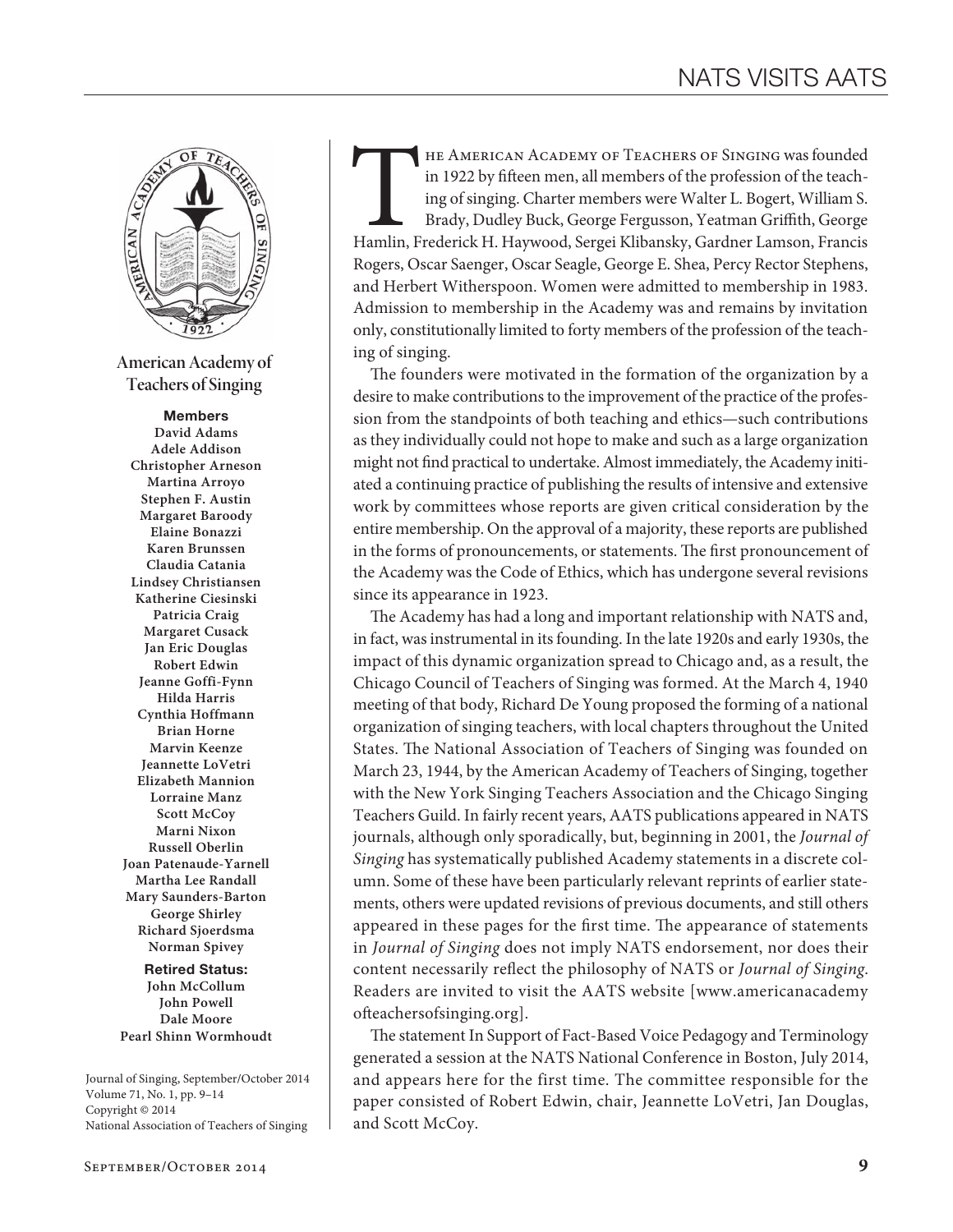## IN SUPPORT OF FACT-BASED VOICE PEDAGOGY AND TERMINOLOGY

One of the twentieth century's most influential voice teachers and our Academy colleague, the late Richard Miller, was an early and passionate advocate for factbased voice pedagogy. In his landmark 1986 book, *The Structure of Singing*, Miller wrote " . . . the best way to maintain 'traditional' voice technique is to use language which communicates concrete concepts regarding efficiency. As in any field, the transfer of information is possible only if a common language exists between writer and reader, teacher and student."

The American Academy of Teachers of Singing (AATS) honors and respects the history of voice pedagogy and the work of voice pedagogues who, throughout the centuries, have labored nobly to improve the singing of countless students. As in all disciplines, however, the appearance of new data, discoveries, and insights can have a profound influence on the profession. For example, in the world of chemistry, credit is given to Frenchman Antoine-Laurent Lavoisier (1743–1794) for helping to establish, with much struggle, the precise language necessary for chemists to work more in unity. The "father of modern chemistry" wrote, "We think only through the medium of words." Science intruded on the vocal arts over a century and a half ago with the work of Spaniard Manuel Patricio Rodriguez Garcia  $(1805-1906)$ . His early efforts using the laryngoscope to view the vocal folds of singers helped establish some fact-based understanding of "the invisible instrument."

Now, building on the efforts of Garcia, Miller, and other pioneers, the American Academy of Teachers of Singing, informed by new and convincing evidence from disciplines such as anatomy, physiology, kinesthesiology, vocology, cognitive science, and psychology, states its full endorsement of twenty-first century, fact-based, and functional voice pedagogy and terminology.

The Academy believes that singing teachers and other voice professionals have a tremendous opportunity as well as a professional responsibility to expand their teaching skills through a clearer understanding of the actual mechanics of the singing system. The Academy acknowledges the value of the use of imagery and kinesthetic feedback in the teaching of singing. However, the efficacy of these devices is extremely variable. Knowledge of what is actually happening in the singing system, how it is functioning to produce the desired results, empowers teachers to direct their students to work consistently toward healthy, efficient, stylistically correct, and artistic performances.

Embracing change can be challenging, but given the knowledge we continue to acquire, our aim and responsibility always is to clarify the process of singing. For example, the AATS paper, "In Support of Contemporary Commercial Music (nonclassical) Voice Pedagogy" (2008), acknowledged that increasingly diverse genres and singing styles require equally diverse pedagogic approaches. In this present paper, our message is that voice science does not tell us what to do as teachers of singing: it tells us what is happening during the act of singing. Science informs art, it does not create it.

Allowing that no one paper can possibly cover all aspects of voice pedagogy, the Academy addresses herein some specific elements of the singing system in order to provide a clearer understanding of vocal function and encourage the standardization of terminology. These functions include **cognition** (the role the brain and mind play in all human activities, including singing), **breathing** (inhalation and exhalation), **phonation** (making vocalized sounds), **resonation** (how and where the vocal sounds are amplified), **registration** (the interaction of phonation and resonance), and **articulation** (how and where the vocal sounds are shaped into language).

**COGNITION** (the role the brain and mind play in all human physical and emotional activity, including singing)

*Common terminology*: cognition, intuition, proprioception (awareness of body position), mental focus, innate talent juxaposed learned skill, "fight or flight" response, conscious control of singing.

*Primary issue*: can singers consciously manage the many mechanisms of the singing process?

The act of singing requires an interactive system in which the component parts of a biomechanical instrument are activated in fractions of seconds when a singer initiates a vocalized sound. Current thinking in neural and cognitive science does not support conscious control of these actions. Rather, the singer needs to develop a solid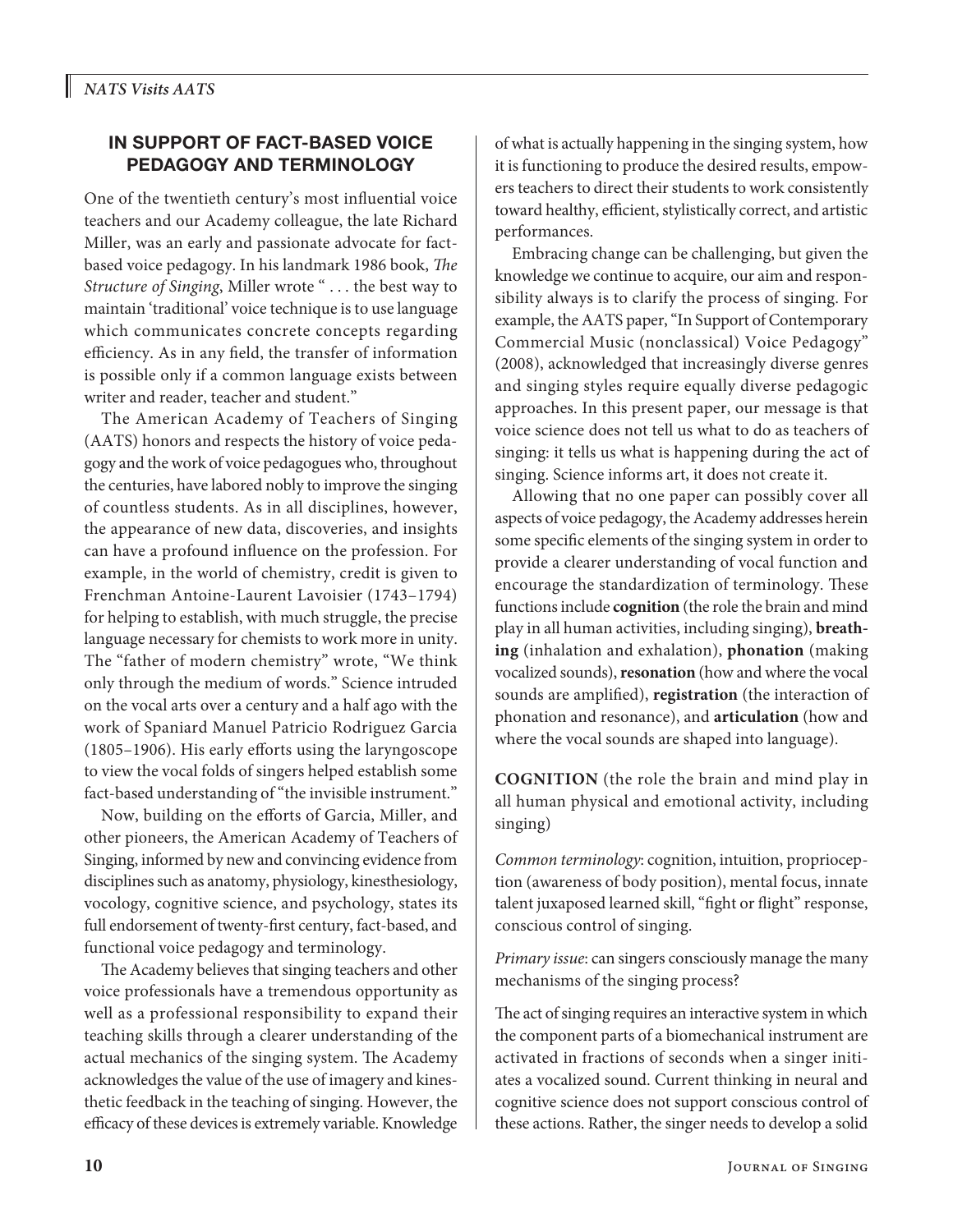technique that, through *meaningful* repetition, functions largely on a subconscious level, thus allowing the singer to concentrate on musical and communicative expression.

Neural and cognitive science also confirms the combination of explicit and implicit memory within the process of learning. Singers experience both. For example, learning a new song would involve explicit memory as they try to process unfamiliar words and music, while already learned activities such as riding a bike, typing, or singing would activate automatic or implicit memory.

Among many other tasks, both conscious and subconscious, our brain is responsible for processing information that we receive through our five physical senses. Inner and outer perception of sensory experiences should be developed as part of the training process, including, for example, the management of the "fight or flight" response. Since humans are programmed for survival, most singers in an audition or performance venue have experienced the adrenaline-fueled, disruptive response commonly known as performance anxiety or "nerves." Subconscious perception of the situation as "life threatening" triggers the fight or flight response and disrupts the singing system. Staying in character and in the environment of the song's story, however, may enable the singer to manage said response and allow for successful command of the performance.

Voice pedagogues would do well to remind their students that no activity occurs in human beings without the brain and the mind. We need to be "mindful" artists.

### **BREATHING** (inhalation and exhalation)

*Common terminology*: breath management, breath support, breath control, *appoggio*, air flow, singing on the breath, air compression.

*Primary issue:* providing an appropriate supply of air to enable optimal phonation.

Breath is the power source of singing and is required to establish and maintain vocal fold vibration. Throughout the ages, numerous breath management techniques have been employed that vary dramatically in the amount of air pressure and airflow they can generate. Breathing for singing is complicated by the fact that air pressure is directly related to the volume of air held within the lungs. Immediately following a full inhalation, contraction of expiratory muscles can easily produce more air pressure than is optimal for the required singing task. During this phase of the breath, singers often must resist the outflow of air by engaging inspiratory muscles during expiration. But as air volume is depleted, singers must reverse this muscular action, gradually increasing expiratory effort to maintain adequate pressure and flow.

Traditionally, the balancing act of producing this consistent supply of air is called breath support, breath control, or breath management. Unfortunately, the instruction to "support the voice" can be one of the more confusing directions a singer hears and can often lead to over-tightening the abdominal and intercostal muscles which, in turn, over-pressurizes the breath. Singing rarely requires the breath holding and physical exertion used in lifting heavy objects. Our goal should be to achieve balance, providing only as much power in the breath as the vocal situation demands.

Despite scientifically vetted information readily available to all, misconceptions persist about the role of the diaphragm muscle. What singer has not been told to "support with the diaphragm" or to "sing from the diaphragm, not from the throat?"

Anatomically, the diaphragm is a muscle of inhalation. In most people, it is passive during exhalation, providing little or no expirational force, although elastic recoil in the muscle as it returns to its resting position might supply some minimal power. Since we normally sing during exhalation, other muscles, including the abdominals and intercostals, are required to provide the power necessary to sustain vocal fold vibration. In some singers, the diaphragm is active during phonation maintaining a gentle contraction that helps to regulate air pressure through muscular antagonism. For those particular individuals, it is factually correct to say that the diaphragm contributes to breath support, but for the majority of singers, the diaphragm is passive throughout exhalation. The instruction to "sing from the diaphragm" may be intended to induce muscular activity in the epigastric (above the navel) or hypogastric (below the navel) regions of the abdomen. If that is the case, then proper and accurate terminology should be used.

### **PHONATION** (making vocalized sounds)

Common terminology: vocal folds, vocal cords (often misspelled vocal "chords"), glottis.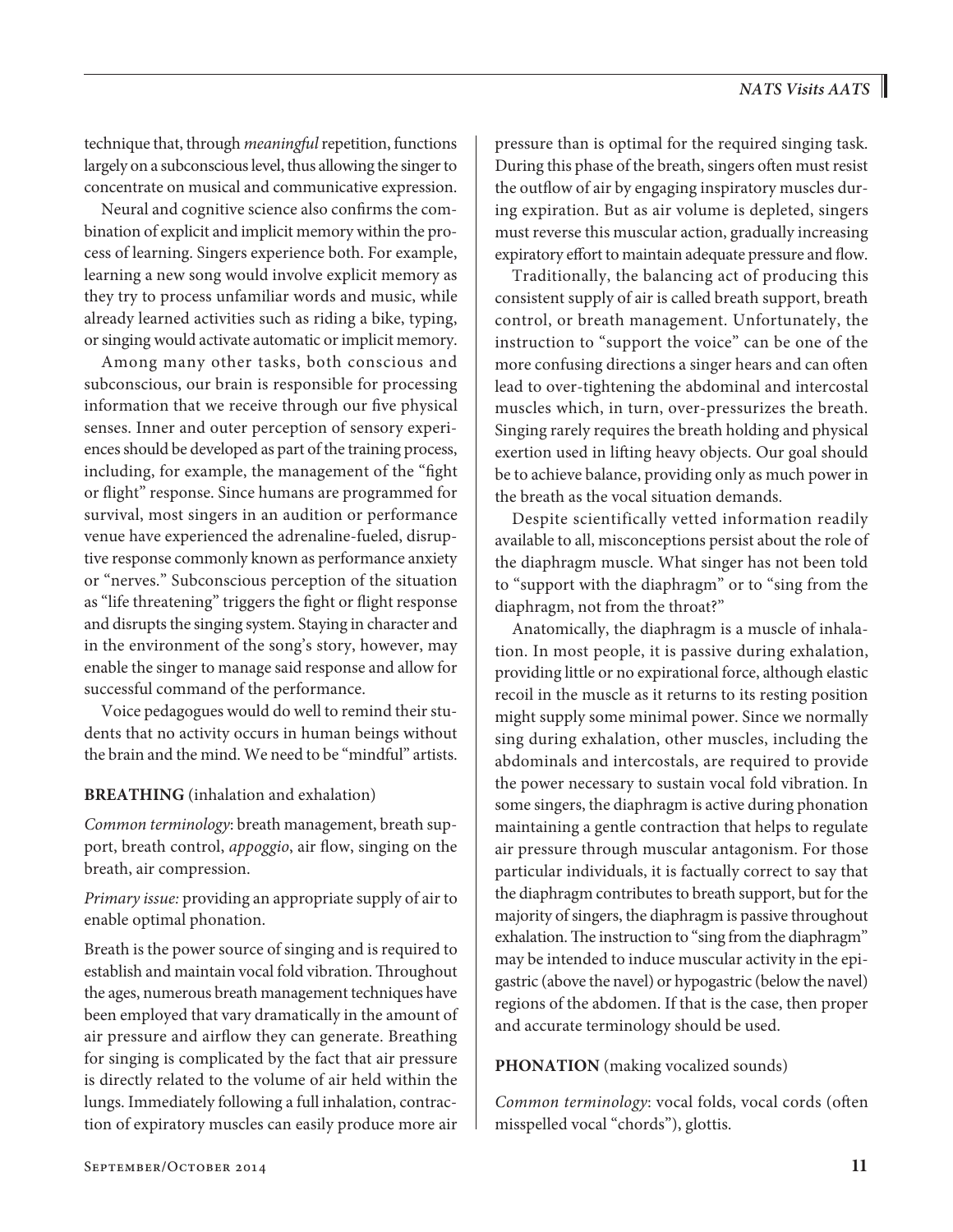# *NATS Visits AATS*

*Primary issue*: the physiologic function of the vocal folds in speech and singing.

The vocal folds are the sound source of the singing system. They are air driven oscillators. Located inside the larynx ("the voice box") in a horizontal V shape while breathing, they close and open at extraordinarily high speeds to produce a large range of pitches. For example, to sing the pitch  $C_4$  (middle C), the vocal folds must close and open 256 times per second; the octave above,  $C<sub>5</sub>$  (C above middle C), doubles the number to 512 times per second.  $C_6$  is an astounding 1024 cycles per second.

Vocal fold oscillation (the opening and closing cycles of the glottis during phonation) is initiated by air from the pulmonary system and sustained through aerodynamic and elastic forces. Phonation requires four codependent muscular actions: 1) the glottis must be adducted (closed) to begin phonation; 2) the vocal folds must be shortened and thickened to produce lower and louder sounds; 3) the vocal folds must be elongated and thinned to produce higher and quieter sounds; 4) the glottis must be abducted (opened) to stop phonation and to breathe. Vocal timbres, including aspects of registers and registration, are dependent on the interaction of the vocal folds with vocal tract resonance. These two elements of voice production are interdependent and rarely function with true independence.

**RESONATION** (how and where the sounds are ampli fied and reinforced)

*Common terminology*: the vocal tract—laryngopharynx, oropharynx, and nasopharynx resonance; tracheal, chest, head, skull, sinus, and masque (mask) "resonance."

*Primary issue*: mistaking perceived vibrations and a variety of physical sensations for actual resonance.

Musical resonance occurs in two forms: forced resonance and free resonance. In forced resonance, there is a direct mechanical coupling of the sound source (vibrator) to the resonator. Instruments such as the piano, violin, and guitar all work by this principle. Forced resonance also is present in the human voice and is responsible for the sensations of vibration some singers feel in the chest, head, or other locations. In singing, however, that resonance is *private*: it is sensed by the singer, but never heard by the audience. Vocal sound is the product of free resonance, which occurs when sound waves travel through a hollow space or void. Musical instruments that include the trumpet, clarinet, and human voice all work on this principle. For a trumpet, the resonator is the hollow space within the tubing; for a singer, it is the vocal tract. Because human resonators are movable, they are called *flexible resonators*, while the trumpet and most other wind instruments have unchangeable or *fixed resonators*.

The complex sounds produced by vocal fold vibrations (the source) enter the vocal tract (the filter) and are selectively amplified and reinforced. Unresonated vocal fold vibration resembles a buzzing sound devoid of vowels and language but rich in overtones, some of which are amplified while others are strongly attenuated (damped) by passage through the vocal tract.

Intentional changes in the shapes made by the jaw, lips, mouth, soft palate, tongue, and the position of the larynx, help to determine the overall configuration of the vocal tract and which acoustic frequencies (overtones) from the vocal folds are enhanced. Thus, a rock singer will sound very different from a classical opera singer because of different vocal fold and resonator activity. Each singer will have a different functional and aesthetic goal as well.

A common misunderstanding is the belief that primary resonators exist in other physical locations such as the skull, the sinuses, the trachea, and the area of the face referred to as the "mask." As previously noted, vibrations felt in these and other places such as the chest and head are the result of forced resonance. These vibrations may help to provide kinesthetic feedback for singers (a "feel" for singing), but they do not contribute to the sound that is heard by the audience.

Instructions to direct or "place" a vocalized sound in a specific location (e.g., "bounce the tone off the hard palate," "send the sound out through the eyes," "place the vibrations at the end of the nose," "focus the air down the spine") are often based on sensation and kinesthetic feedback experienced by the instructor. Because we are individual human beings with unique personal morphology (body structure), there is no reason to assume that all singers will feel vibrations in the same anatomic locations. Pedagogic preoccupation with creating vibrations in specific places may undermine the singer's efforts to develop an efficient vocal technique. In fact-based, functional voice technique, vibrations are recognized as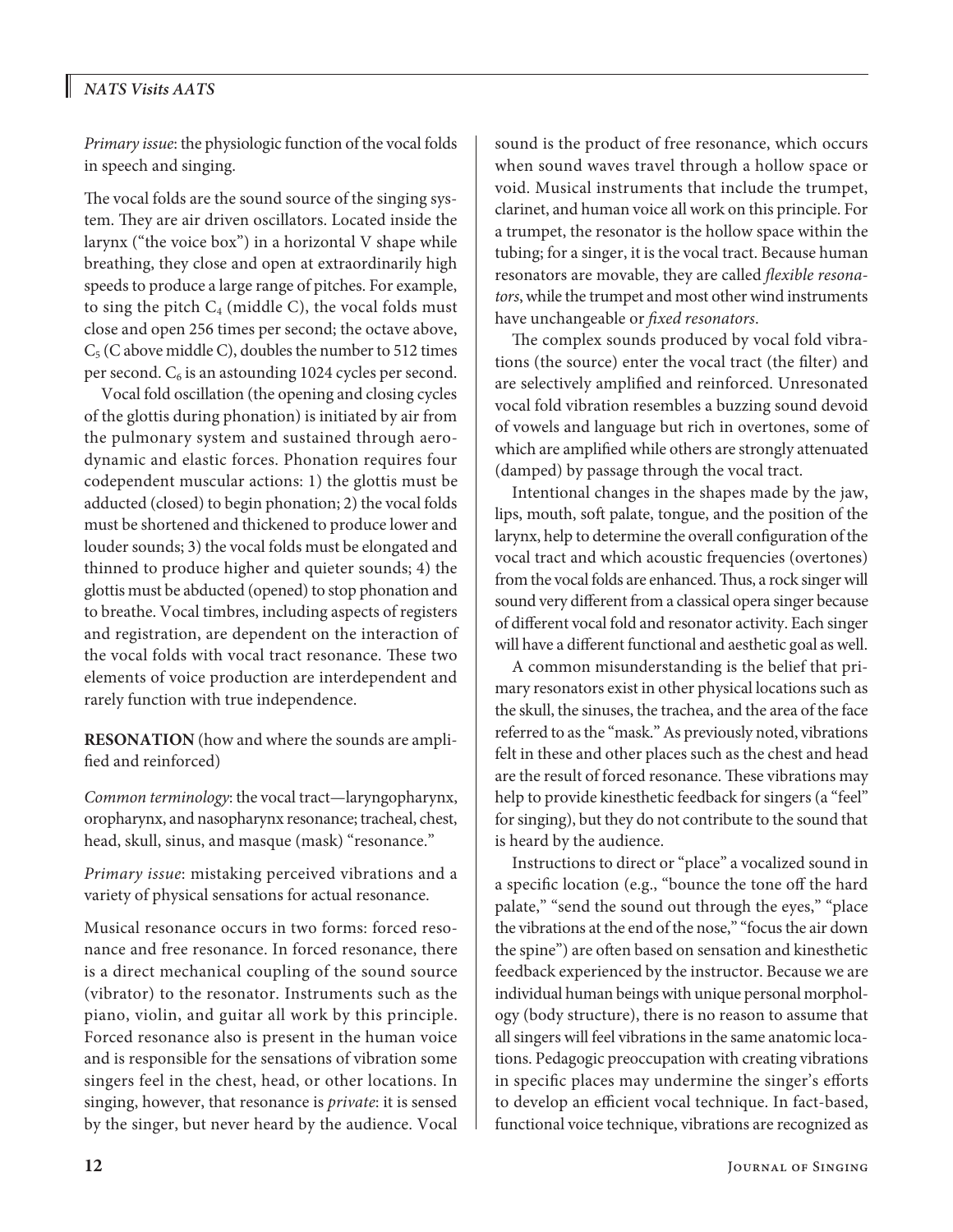only serving personal sensory feedback that is unique to each individual singer.

**REGISTRATION** (the interaction of phonation and resonance)

*Common terminology:* chest, middle, head, falsetto, belt, mix, belt-mix, head-mix, vocal fry, whistle.

*Primary issue:* understanding the interdependent roles of vocal fold vibration and vocal tract resonance.

Terminology associated with registration is both extensive and confusing. For example, low-pitched sounds are often said to be produced in *chest voice* (*voce di petto*), *belt, modal register, alto, heavy mechanism, thick folds,*  lower register, Mode 1, or simply identified functionally as being thyroarytenoid (TA) dominant. High-pitched sounds are often said to be produced in *head voice* (*voce* di testa), legit, falsetto, loft register, soprano, light mecha*nism, thin folds, upper register*, *Mode 2,* or simply identi fied functionally as being cricothyroid (CT) dominant.

Voice registers are not exclusively the result of changes in the way the vocal folds vibrate: resonance also plays an important role. For example, registration shifts such as the lower *passaggio* in classical women's voices involve alterations in both vibrational mode and resonance. Other shifts such as the transition into the upper extension of operatic tenors and baritones are exclusively changes in resonance. Regardless of what they are called, registration events for both women and men occur through the interaction of the larynx and the vocal tract and are not produced in the chest, head, or any other physical location. For this reason, the Academy recommends avoiding terminology that is sensation-based, and advocates for functional terminology that acknowledges the respective activities of phonation, resonation, and registration.

**ARTICULATION** (where and how the vocalized sounds are shaped into language)

*Common terminology*: jaw, lips, teeth, tongue, hard palate, soft palate (velum), throat.

*Primary issue*: the rigid control of the articulators.

Up to this point in the singing process, air has been taken in and then released under pressure to vibrate the vocal folds which, in turn, send acoustic signals to the resonating cavities which then amplify and reinforce those signals. The articulators shape that sound into some form of communication.

The tongue is the primary factor in articulation and plays a role in the production of all vowel sounds and many consonant sounds. It elevates in the front to produce the [i] sound (as in the word *me*), and elevates in the back to produce the [u] sound (as in the word *you*). Therefore, absolute directives to "keep the tongue flat during singing" or "press the tongue against the lower teeth" might lead to unintentional negative issues with regard to clarity of vowel and consonant articulation. Likewise, instruction to continually "lift the soft palate" may compromise its ability to move down when needed for more nasalized sounds. If the singer understands that the tongue and soft palate, as well as all the other articulators, need to be flexible and fluid in their movement, unintended limitations in vocal quality and intelligibility may be avoided.

Articulatory rigidity also directly impacts phonation. Anatomically, the muscles of the tongue and jaw are inextricably linked to the larynx through their mutual connection via the hyoid bone. This wishbone-shaped bone is the upper suspension point of the larynx, the lower attachment point of the tongue, and the point of origin for most of the muscles that drop the jaw and open the mouth. These interconnections allow inappropriate tension in one structure to be passed directly to another. A tight tongue will likely cause collateral damage in the form of a tight and perhaps wobbly jaw. Excess jaw tension deprives the tongue of needed flexibility and might even elevate the larynx out of the position desired for almost any genre or style of singing. Healthy singing demands appropriate freedom from excessive tension as well as fluidity of movement in each of these important articulatory structures.

In conclusion, fact-based voice pedagogy and terminology help foster a common nomenclature and encourage technique that is consonant with the laws of nature. AATS has addressed this issue in previous publications, including a 1969 pamphlet about singing terminology; ongoing research will bring us even more revelations, information, and clarity about what Manuel Garcia called "the invisible instrument." However, the mechanical act of producing a tone does